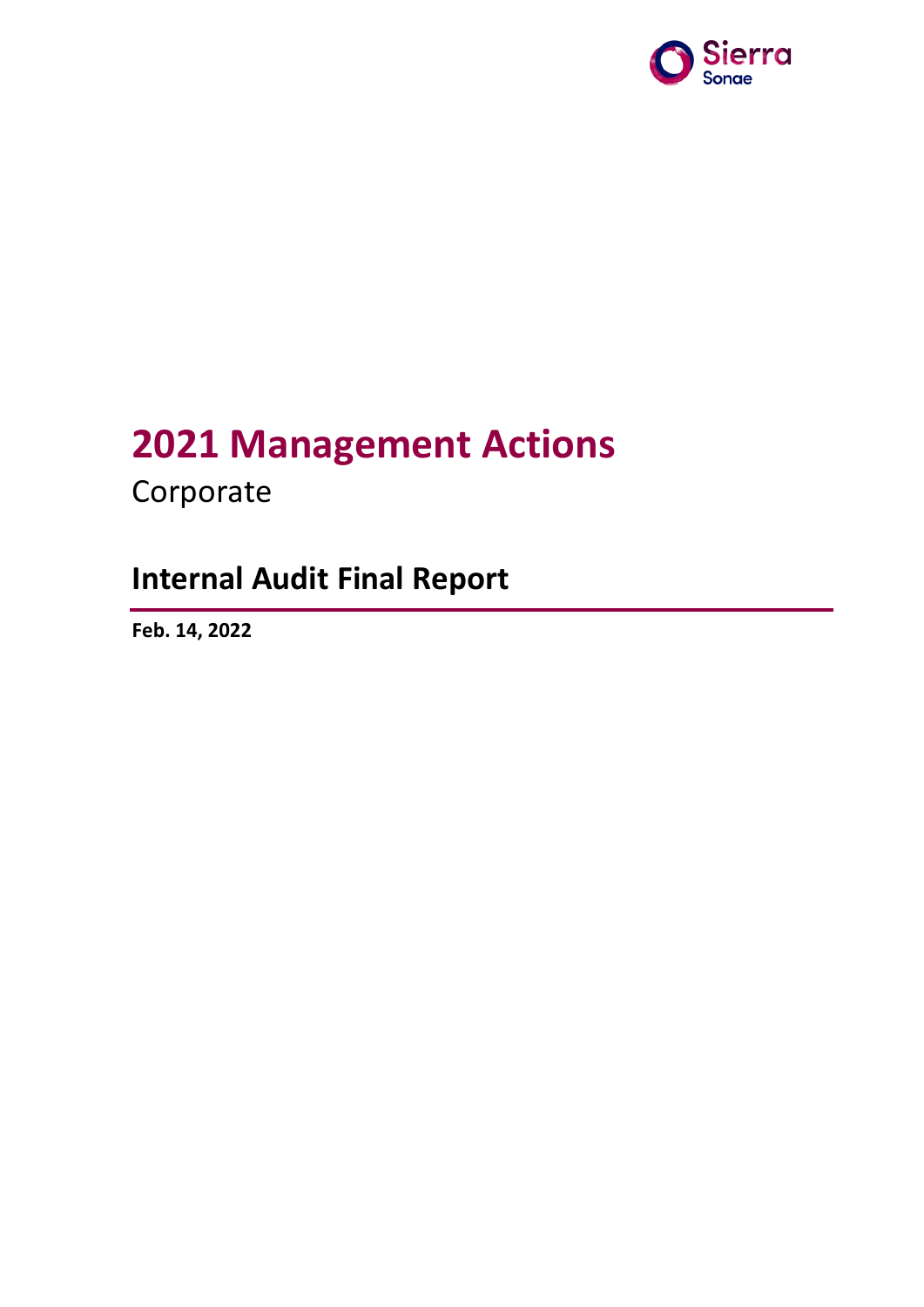

**To:** The Board of Directors of Sierra Portugal S.A.

**Date:** Feb. 14, 2022

**Subject:** Internal Audit Report – **2021 Management Actions**

### **I. Introduction**

This report presents an overview of the achievement rates of the Management Actions for 2021; the report is divided in two parts:

**(i)** Performance overview.

Overall summary of the achievement rates for all 2021 Management Actions, including analysis by different areas.

**(ii)** Actions by achievement rates.

## **II. Performance overview**

#### **Management Actions**

*Table 1: Status of 2021 Management Actions (30):*



#### **Status of 2021 Management Actions (30)**

#### *Table 2: Management Actions by area and score range:*

|                                    |                |    |        | <b>Achievement Score</b> |                |     |
|------------------------------------|----------------|----|--------|--------------------------|----------------|-----|
| Area                               | <b>Number</b>  | 0% | 1%-50% | 51%-99%                  | 100%           | N/A |
| Circular Economy                   | 4              |    |        |                          |                |     |
| Climate Change Resilience          | 8              |    |        |                          | 6              |     |
| Human Capital Management           | 3              |    |        |                          | 3              |     |
| <b>Impact on Local Communities</b> | $\overline{2}$ |    |        |                          |                |     |
| <b>Risk Management</b>             | 3              |    |        |                          | 3              |     |
| Sustainable Buildings              | 10             |    |        | 3                        | $\overline{4}$ | 3   |
| Total                              | 30             |    |        |                          | 20             |     |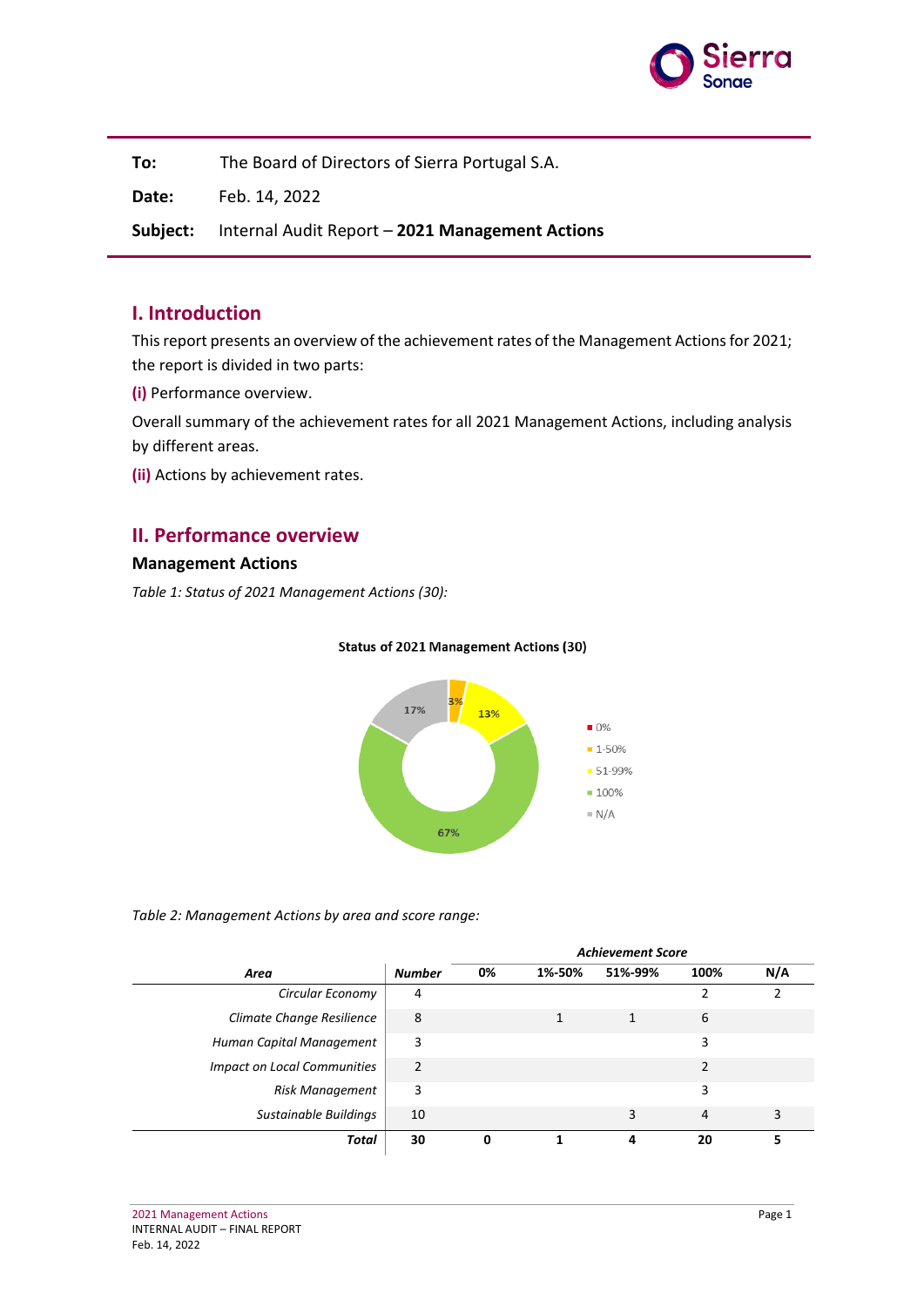

# **II. List of Management Actions by achievement rate**

| #                               | 2021 Management Action/area                                                                                                                                                                                                        | %    | <b>Comments</b>                                                                                                                                                                                                                                                                        |  |  |  |  |
|---------------------------------|------------------------------------------------------------------------------------------------------------------------------------------------------------------------------------------------------------------------------------|------|----------------------------------------------------------------------------------------------------------------------------------------------------------------------------------------------------------------------------------------------------------------------------------------|--|--|--|--|
| <b>Circular Economy</b>         |                                                                                                                                                                                                                                    |      |                                                                                                                                                                                                                                                                                        |  |  |  |  |
| 1                               | STF.P2.3 - Implement in 100% of our core asset's<br>administration offices, projects to replace single<br>use plastic items.                                                                                                       | 100% | Projects to replace single use plastic items were<br>implemented in 100% of Sonae Sierra's core assets<br>administration offices.                                                                                                                                                      |  |  |  |  |
| $\overline{2}$                  | STF.P6.1 - Develop a campaign to employees in<br>100% of Sonae Sierra main offices to improve<br>performance and increase awareness regarding the<br>problematic of plastic waste.                                                 | 100% | A campaign to improve performance and increase<br>awareness regarding the problematic of plastic waste to<br>employees was developed in 100% of Sonae Sierra's main<br>offices.                                                                                                        |  |  |  |  |
| 3                               | STF.P1.2 - For 100% of Expansion/ Refurbishment in<br>Core Assets monitor and report in SHE Portal the<br>plastic produced and the corresponding disposal<br>method(s).                                                            | N/A  | No Expansion/ Refurbishment project occurred in 2021.                                                                                                                                                                                                                                  |  |  |  |  |
| 4                               | STF.P2.1 - Engage with the project' service suppliers<br>to increase the percentage of plastic sent to<br>recycling in 100% of refurbishments or Expansions<br>from Core Assets.                                                   | N/A  | No Expansion/ Refurbishment project occurred in 2021.                                                                                                                                                                                                                                  |  |  |  |  |
|                                 | <b>Climate Change Resilience</b>                                                                                                                                                                                                   |      |                                                                                                                                                                                                                                                                                        |  |  |  |  |
| 5                               | E10.5 - Maintain the zero emission electricity<br>contracts, where existing.                                                                                                                                                       | 100% | All shopping centres presented evidence of (i) zero<br>emission electricity contracts or (ii) certificates issued by<br>external entity stating that the amount of energy entered<br>into the distribution or transmission network has been<br>produced from renewable sources (100%). |  |  |  |  |
| 6                               | E10.6 - Strive to negotiate zero emissions electricity<br>contracts.                                                                                                                                                               | 100% | A zero emissions electricity contract was negotiated for<br>Portimão Retail Center.                                                                                                                                                                                                    |  |  |  |  |
| 7                               | STF.CC.1.1 - Assess 100% of the risks of the core<br>owned assets related to the Climate Change<br>impacts.                                                                                                                        | 100% | 100% of the risks of the core owned assets related to the<br>Climate Change impacts were assessed.                                                                                                                                                                                     |  |  |  |  |
| 8                               | STF.CC.3.1 - Define an action plan for carbon<br>compensation for all assets.                                                                                                                                                      | 100% | An action plan for carbon compensation for all assets was<br>defined.                                                                                                                                                                                                                  |  |  |  |  |
| 9                               | STF.CC.4.2 - Define the list of materials which<br>impact on the total carbon footprint is significant,<br>and the methodology to track the embodied carbon<br>in development projects (for new, refurbishment<br>and expansions). | 100% | The list of materials which impact significantly on the<br>total carbon footprint and the methodology to track the<br>embodied carbon in development projects was defined.                                                                                                             |  |  |  |  |
| 10                              | STF.CC.4.3 - Use the Sonae Forest to compensate<br>fleet carbon emissions.                                                                                                                                                         | 100% | Sonae Sierra Carbon Footprint is compensated through<br>the participation in the Sonae Forest Project.                                                                                                                                                                                 |  |  |  |  |
| 11                              | STF.CC.3.3 - For all central offices obtain green<br>energy certificates for the electricity purchased.                                                                                                                            | 86%  | Part of the central offices obtained green energy<br>certificates for the electricity purchased.                                                                                                                                                                                       |  |  |  |  |
| 12                              | E10.7 - Study the possibility to renew the contract<br>of electricity supplier to enable green energy<br>(RECs/Garantees<br>of<br>origin)<br>enforcement<br>(ParkLake).                                                            | 30%  | The discussion of this possibility took place, but it was not<br>possible to implement green energy at ParkLake.                                                                                                                                                                       |  |  |  |  |
| <b>Human Capital Management</b> |                                                                                                                                                                                                                                    |      |                                                                                                                                                                                                                                                                                        |  |  |  |  |
| 13                              | SHEW 1.2 - Include in each edition of Sierra<br>Horizons an article about diversity.                                                                                                                                               | 100% | Two editions of Sierra Horizons included an article about<br>diversity.                                                                                                                                                                                                                |  |  |  |  |
| 14                              | SHEW 2.2 - Provide 2 classes of the Leader Coach<br>training program (focused on our leaders and their<br>roles as team coaches).                                                                                                  | 100% | Two classes of the Leader Coach training program<br>(focused on our leaders and their roles as team coaches)<br>were provided.                                                                                                                                                         |  |  |  |  |